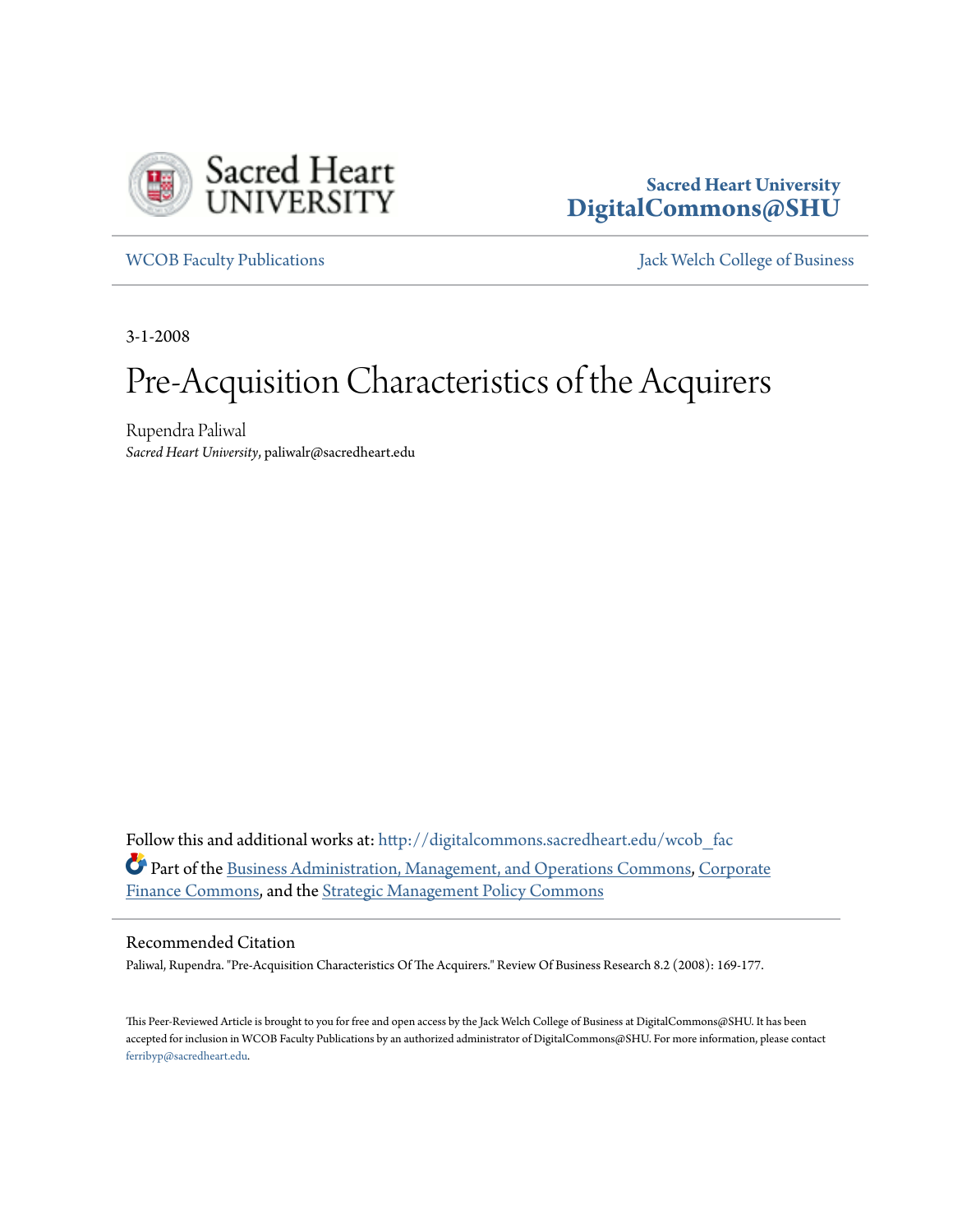#### **PRE-ACQUISITION CHARACTERISTICS OF THE ACQUIRERS**

Rupendra Paliwal, Sacred Heart University, Fairfield, CT, USA

#### **ABSTRACT**

Existing empirical literature has extensively analyzed post-acquisition performance of the acquirers to evaluate success of the takeover. The academic literature tends to agree that target shareholders benefit from takeovers; however takeovers benefits for acquiring firm's shareholders have been questioned. A majority of empirical literature indicate acquisition announcements are associated with a decrease in acquiring shareholder's wealth. While pre-acquisition characteristics of takeover targets have been extensively analyzed, empirical literature has not directly and comprehensively analyzed pre-acquisition financial and operating characteristics of the acquiring firms. In this paper, I examine pre-acquisition operating performance and governance characteristics of acquirers. Results suggest that bidders are large firms compared to their industry peers. I also find that bidders are characterized by low insider ownership, high institutional holding and high leverage, indicating higher outside monitoring of the managers. Bidders in general report superior operating performance as indicated by higher return on equity and lower operating expenses. Consistent with existing research, I found that the takeover announcement period abnormal returns are negative for bidders irrespective of their operating performance and governance characteristics.

*Keywords: Mergers, Acquisition, Acquirers, Takeovers,*

#### **1. INTRODUCTION**

Existing literature has suggested a number of motives for acquisitions. Three main motives that have been identified are synergy, agency and hubris. The synergy motive is based on the belief that combined firm will be more valuable as a result of increased efficiencies. The agency motive suggests that takeover is driven by the private benefits of control for the acquiring management. The hubris hypothesis suggested by Roll (1986) states that managers tend to overestimate their own capabilities and overpay for the target firms. While synergy benefits are likely to be shared by shareholders of both acquirers and targets, in agency or hubris driven acquisitions, acquiring shareholders are likely to experience wealth destruction. A growing body of empirical literature indicates acquisition announcements are associated with a decrease in acquiring shareholder's wealth. This suggests that a majority of acquisitions are probably driven by managerial hubris or agency conflicts.

Existing empirical literature has primarily focused on post-acquisition performance of the acquirers to evaluate success of the takeover and determine what motivates takeover. While pre-acquisition characteristics of takeover targets have been extensively analyzed, empirical literature has not directly and comprehensively analyzed pre-acquisition financial and operating characteristics of the acquiring firms. In this paper, I examine pre-acquisition operating performance and governance characteristics of acquirers. The main objective of this paper is to compare and contrast pre-acquisition operating, financial and governance characteristics of the acquirers with those of their peers. In this paper I also address the issue of agency driven self-serving attempts by the acquirer management, by looking at their preacquisition operating performance in the presence of alternative control mechanisms and potentially high agency problems. Finally, I also analyze impact of operating performance and governance characteristics on announcement period abnormal stock returns for bidders.

#### **2. LITERATURE REVIEW AND HYPOTHESES DEVELOPMENT**

The free cash flow theory of Jensen (1986) argues that managers have incentives to expand firms beyond their optimal size because that increases resources under managers control and also because managerial compensation is often tied to firm size. Therefore, managers endowed with excess free cash flow will often invest in negative NPV projects. Different internal/external control mechanisms exist to prevent such non-value maximizing behavior of the managers. These mechanisms could be equity-based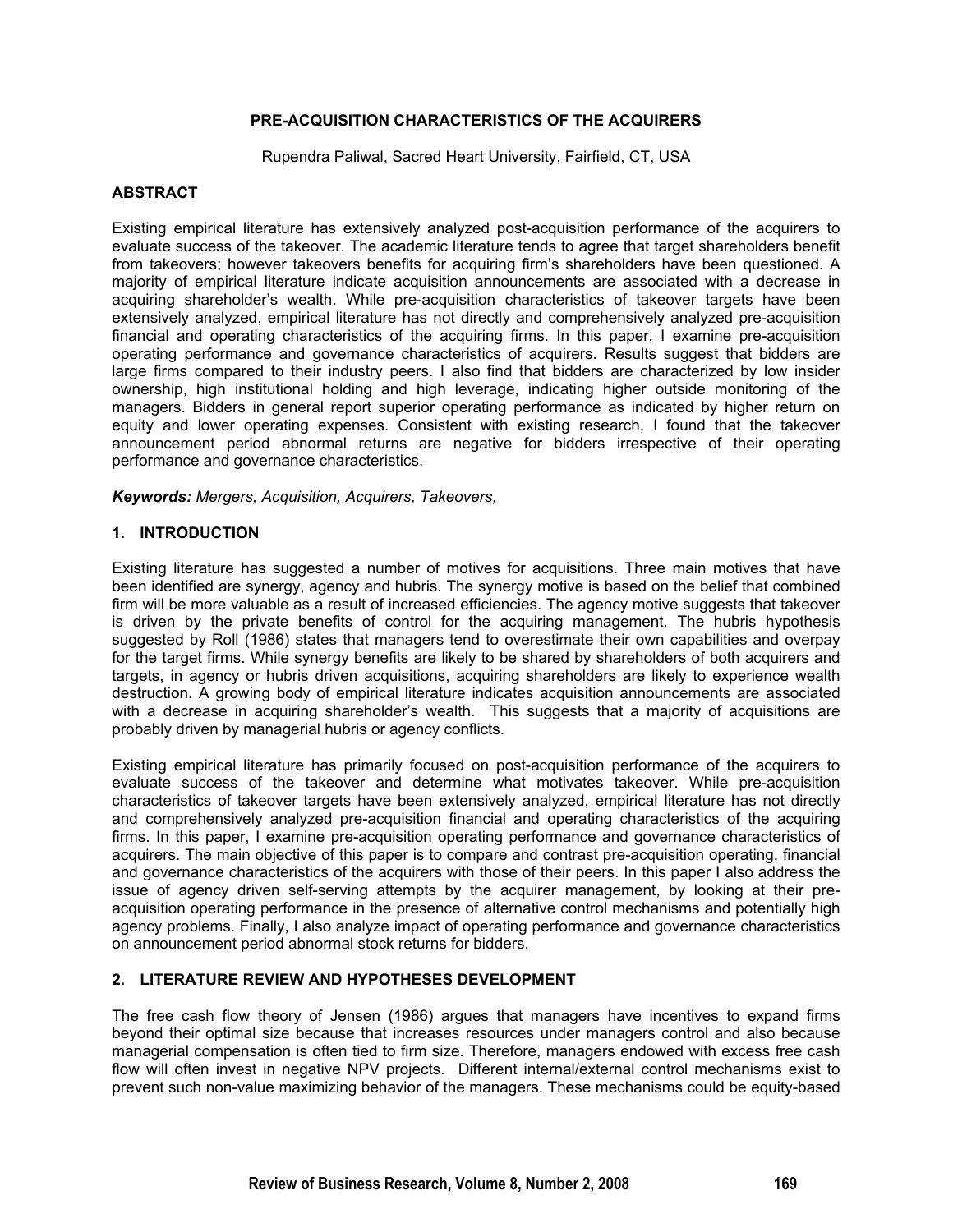compensation for managers, high insider holdings, external monitoring by blockholders and debtholders and presence of external board members.

Williamson (1963) argues that managers do not have neutral attitude towards costs. Managers have expense preference, i.e., certain class of expenditures has a positive value associated with them. Specifically, staff expenses, expenditure for emoluments and funds available for discretionary investments have value additional to that which derives from their productivity. He implies that managers may choose to shirk and indulge in excessive consumption of perquisites. He also observes that, as with the expansion of staff, the expansion of physical plant and equipment is also subject to managerial discretion.

Existing research has looked at post-acquisition performance to evaluate benefits of takeovers. Healy, Palepu and Ruback (1992) do not find any post-acquisition change in capital expenditures and R&D expenses in a sample of 50 acquisitions. However, they observe a significant improvement in industryadjusted asset productivity for the combined firm, which leads to higher operating cash flow returns. Moeller, Schlingemann and Stulz (2004) found that while acquisitions by large firms are associated with losses in shareholder wealth, acquisitions by small firms have significant positive abnormal returns. Hubbard and Palia (1995) observe that managers of acquiring firms overpay when their ownership stake is low (attributable to unobservable perquisite consumption) and when their ownership stake is high (reflecting their private benefits of control). This finding is consistent with Jensen (1976), Morck, Schleifer and Vishny (1988) and Stulz (1988). Datta, Iskandar-Datta and Raman (2001) document a strong positive relation between acquiring managers' equity-based compensation (EBC) and stock price performance around and following acquisition announcements. These results suggest that if managers' and shareholders' interests are not properly aligned, managers might undertake unprofitable takeovers. If these takeovers are manifestations of self-serving attempts by the acquirers, then I expect that such bidders will also have high agency costs which might result in poor operating performance. This motivates my first **hypothesis:** *bidders with high levels of cash, few investments opportunities coupled with low or very high insider holdings IH, low external monitoring by debtholders will have higher operating expenses*.

Morck, Shleifer and Vishny (1990) find that the returns to bidding shareholders are lower when the bidding firm diversifies, when it buys a rapidly growing target and when its managers performed poorly before the acquisition. Mitchell and Lehn (1990) find that firms that subsequently become takeover targets made acquisitions that significantly reduced their equity value, and firms that do not become takeover targets made acquisitions that raised their equity value. Lang, Stulz and Walkling (1991) document that for successful tender offers bidder returns are significantly negatively related to cash flow for low q bidders but not for high q bidders. Harford (1999) concludes that cash-rich firms are more likely than other firms to attempt acquisitions. He also documents that cash-rich firms with greater likelihood of agency problems as evidenced by low managerial ownership are more likely to account for acquisition activity. Looking at stock returns, he finds that acquisitions by cash-rich firms are value decreasing. He also observes that mergers in which the bidder is cash-rich are followed by abnormal declines in operating performance of the merged firms. These results are true for both high q and low q firms. This suggests that takeovers in which the bidders have greater likelihood of agency problems will be value-decreasing for the bidding shareholders.

Therefore, my **second hypothesis** is: *for takeovers where the bidders have higher pre-acquisition capital expenditures, cash levels, low investment opportunities, very low or very high insider holdings IH, low external monitoring by debtholders, and poor operating performance (high operating expenses), the announcement period abnormal returns to bidding shareholders will be lower (more negative).* 

#### **3. DATA AND METHODOLOGY**

I identify all mergers and tender offers during the period 1993-2002 using the SDC on-line Mergers and Corporate Transactions database. SDC provides data on announcement date, completion date, total deal value, form of payment, and whether or not the deal was classified as hostile/tender offer. Firms in regulated industries (Financial, Transportation & Communication, and Public Administration) are eliminated to avoid contamination of results from regulatory changes in these industries. In order to be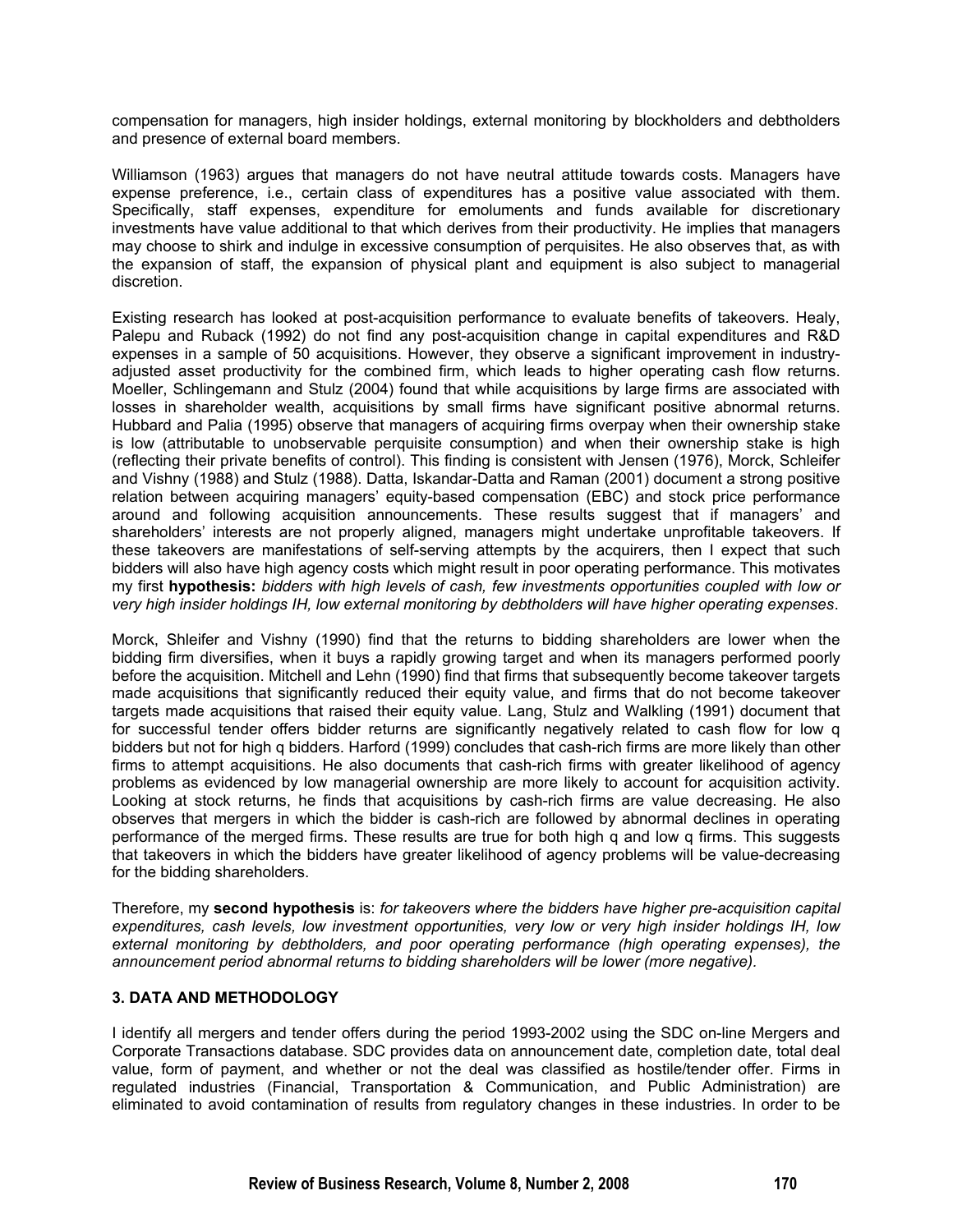included in the sample, both the target and the acquirer were required to be listed on the NYSE, NASDAQ or AMEX, and each bidder's return data had to be available on the Center for Research in Security Prices ("CRSP") tapes. Additionally, total asset and net sales data had to be available in Standard & Poor's Compustat files. Other financial data was also obtained from Compustat. The percentage of insider ownership ("IH*"*) and institutional holdings were collected from the Compact Disclosure ("CD") database for the year before each of the announcement dates.

SDC lists 3,425 completed mergers or tender offers that were announced between January 1, 1993 and December 31, 2002. Of these deals, 1,745 involved firms in regulated industries. Of the remaining deals, 203 did not have either the bidder's or the target's return data available on CRSP tapes. Finally, 306 deals lacked total asset or net sales data in Compustat for either the bidder or the target. Of the remaining 1,171 deals (876 mergers and 295 tender offers); data on insider ownership and institutional holdings was available for 972 bidders. My analysis is focused on this final group. SDC classified 295 of these 972 deals as tender offers and 27 of them as hostile takeovers. Further, 392 of the deals were cash-only transactions and 202 were hybrid transactions (a combination of cash and stock). The remaining deals were classified as shares only or other types of transactions. Following is the breakdown of the final sample listed by year of takeover announcement:

| Year            | 1993     | 1994 | 1995    | 1996 | 1997         | 1998 | 1999            | 2000 | 2001 | 2002 | ota |
|-----------------|----------|------|---------|------|--------------|------|-----------------|------|------|------|-----|
| Final<br>Sample | າາ<br>ےت | 49   | 70<br>ັ | 92   | $\sim$<br>۱и | 139  | 14 <sup>1</sup> | 39   | 19   | 69   | 972 |

Following Song and Walking (1993), for each bidder in the sample I choose two control firms: one from the same two-digit SIC code representing industry peers, (hereafter referred to as "ASCF"), and one randomly chosen from the set of all control firms listed during the year in which the acquisition was announced (hereafter referred to as "ARCF"). For bidders, I used the SIC codes reported in the SDC database at the time of their acquisition announcement, and, for control firms, I used the SIC codes reported in the CD database in the year of their acquisition announcement. To construct the control sample, for each year in the sample (1993 through 2002), I started with a list of firms for which insider holding and institutional holding data were available in the CD database. From this list, I removed firms for which financial data was not available in Compustat for the previous two years. After removing target firms and bidders from this list, I matched the remaining control firms to the bidder firms based on their two-digit SIC codes, selecting a ASCF for each bidder. From the remainder, I then randomly selected one ARCF for each bidder. I followed this procedure for all sample years.

### **4. BIDDER CHARACTERISTICS**

In Table 1, I report summary statistics for all the firm categories in the sample (the bidders, the ASCFs and the ARCFs). My objective is to compare and contrast pre-acquisition operating, financial and governance characteristics of the bidders with those of their peers. I measure operating performance in terms of operating expenses (OE) which is defined as cost of goods sold plus selling general and administrative expense. This measure captures both cost inefficiency and excessive perquisite consumption by managers. I use operating expenses both as percentage of total assets (hereafter OEA) and as percentage of net sales (hereafter OES) for the analysis. I also report industry adjusted OEA (hereafter IAOEA) and industry adjusted OES (hereafter IAOES). Industry adjustment is done by subtracting industry median values of OEA and OES for each industry in each year from the respective measures for individual firms. I also analyze, size (log of equity capitalization three months before the first bid (price \* shares outstanding from CRSP)), age (firm age at the time of acquisition was computed from each firm's first CRSP listing date to the date of acquisition announcement and it is rounded to number of years), CEA (Cash and equivalents/ Total Assets), CAPEXA (Capital expenditure / Total Assets), Leverage (LEV)(Total Debt/Total Assets) and asset turnover ratio STA (Sales/Total Asset) for acquiring firms, their industry matched and randomly selected control firms. I also report industry-adjusted leverage (IALEV) and Tobin's q which is approximated by the market value of equity, plus the book value of debt, divided by the book value of assets.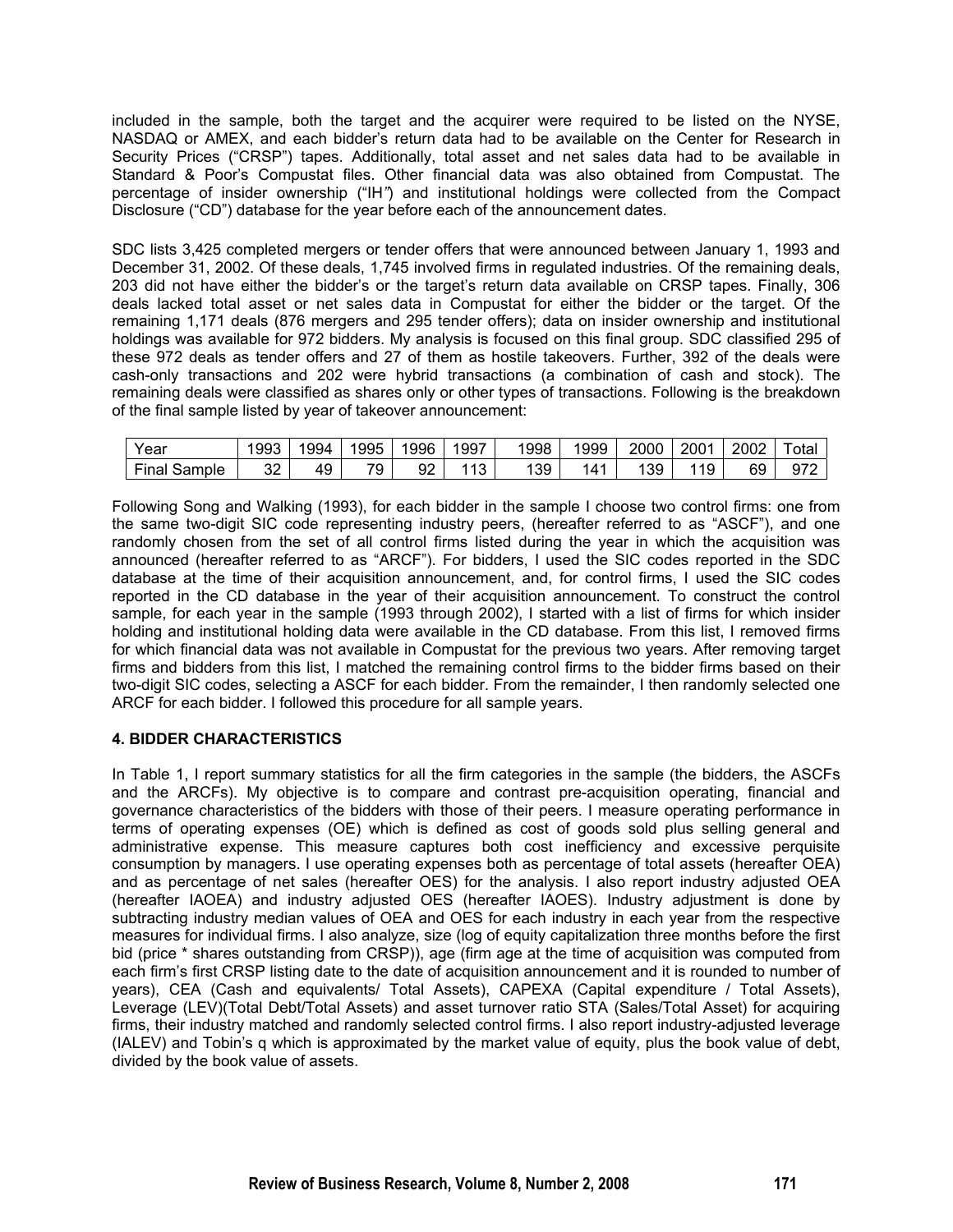I report median values for each of the above mentioned measures for the year prior to the year of takeover announcement. I use Wilcoxon sign rank test for measuring statistical significance of difference in median values for acquirers and the control firms.

#### **TABLE 1: SUMMARY STATISTICS FOR BIDDER AND CONTROL FIRMS**

The sample consists of 972 bidders during the period January 1, 1993, to December 31, 2002. All accounting data is collected from COMPUSTAT is from the year prior to the year of takeover announcement. Median values for each measure is reported. The p-values from Wilcoxon signed-rank test are reported in parentheses.

|                                             |               | <b>Bidder</b> | <b>ASCF</b>    | <b>ARCF</b>    |
|---------------------------------------------|---------------|---------------|----------------|----------------|
| <b>Panel A</b>                              |               |               |                |                |
| Market Capitalization (millions of dollars) |               | 1600          | 572(0.01)      | 524(0.01)      |
| Net Sales (millions of dollars)             |               | 756           | 454(0.01)      | 545(0.01)      |
| Total Assets (millions of dollars)          |               | 914           | 387(0.01)      | 439(0.01)      |
| Firm Age (years)                            |               | 12.70         | 11.51(0.15)    | 14.23(0.01)    |
|                                             |               |               |                |                |
| <b>Panel B</b>                              |               |               |                |                |
| Cash and Cash Equivalents/Total Assets      | <b>CEA</b>    | 0.09          | 0.09(0.43)     | 0.06(0.01)     |
| Capital Expenditures/ Total Assets          | <b>CAPEXA</b> | 0.049         | 0.053(0.16)    | 0.057(0.01)    |
| Return on Assets (%)                        | <b>ROA</b>    | 5.87          | 5.74(0.99)     | 5.93(0.44)     |
| Return on Equity (%)                        | <b>ROE</b>    | 13.45         | 11.51(0.02)    | 12.59(0.49)    |
| Tobin's Q                                   |               | 1.79          | 1.6(0.01)      | 1.39(0.01)     |
| <b>Operating Expenses/ Net Sales</b>        | <b>OES</b>    | 0.847         | 0.865(0.01)    | 0.878(0.01)    |
| <b>Operating Expenses/ Total Assets</b>     | <b>OEA</b>    | 0.797         | 0.902(0.01)    | 1.061(0.01)    |
| Sales/Total Assets                          | <b>STA</b>    | 0.97          | 1.07(0.01)     | 1.23(0.01)     |
| <b>Industry Adjusted OES</b>                | <b>IAOES</b>  | $-0.015$      | $-0.002(0.01)$ | 0.001(0.01)    |
| <b>Industry Adjusted OEA</b>                | <b>IAOEA</b>  | $-0.078$      | $-0.001(0.01)$ | 0.001(0.01)    |
|                                             |               |               |                |                |
| <b>Panel C</b>                              |               |               |                |                |
| Insider Holding                             | ΙH            | 6             | 8.8(0.01)      | 8.8(0.01)      |
| Institutional Holding                       | <b>INST</b>   | 59            | 54(0.01)       | 55(0.01)       |
| Leverage                                    | <b>LEV</b>    | 0.182         | 0.134(0.01)    | 0.194(0.16)    |
| Industry adjusted Leverage                  | <b>IALEV</b>  | 0.002         | $-0.007(0.01)$ | $-0.001(0.09)$ |

In the results reported, I find that bidders tend to be large firms compared to the control firms. In Panel A of Table 1, the median market capitalization for acquiring firms is \$1600 million compared to \$572 million for the SIC- based control firms (ASCF) and \$524 million for the randomly selected control firms (ARCF). Acquiring firms are also relatively large in terms of net sales and total assets. The median net sales and total assets for bidders are \$756 million and \$914 million respectively. In comparison the median net sales for ASCF (ARCF) firms was significantly lower at \$454 million (\$545 million) and total assets were \$387 million (\$439 million). The firms in sample are mature companies with an average age of about 13 years.

In Panel B of Table 1, to assess operating performance of bidders some key financial ratios are reported. The bidders have same proportion of cash and cash equivalent to total assets as firms in their industry but it is higher compared to randomly selected control firms which do not engage in acquisition. Cash and cash equivalents as a percentage of total assets is 9% for bidders and ASCF compared to 6% for ARCF firms. While return on assets (ROA) is about 6% for all the firms in sample, return on equity (ROE) for the bidders is significantly higher at 13.45% compared to ROE of 11.5% for the SIC- based control firms from same industry. Next, I report Tobin's q, which has been used in literature as a market based measure of managerial performance and future growth prospect of the firm. I find that bidders are associated with significantly higher q at 1.79 compared to a q of 1.6 for ASCF and 1.39 fro ARCF. These differences are statistically significant. The results so far indicate that bidders are in general better performing firms.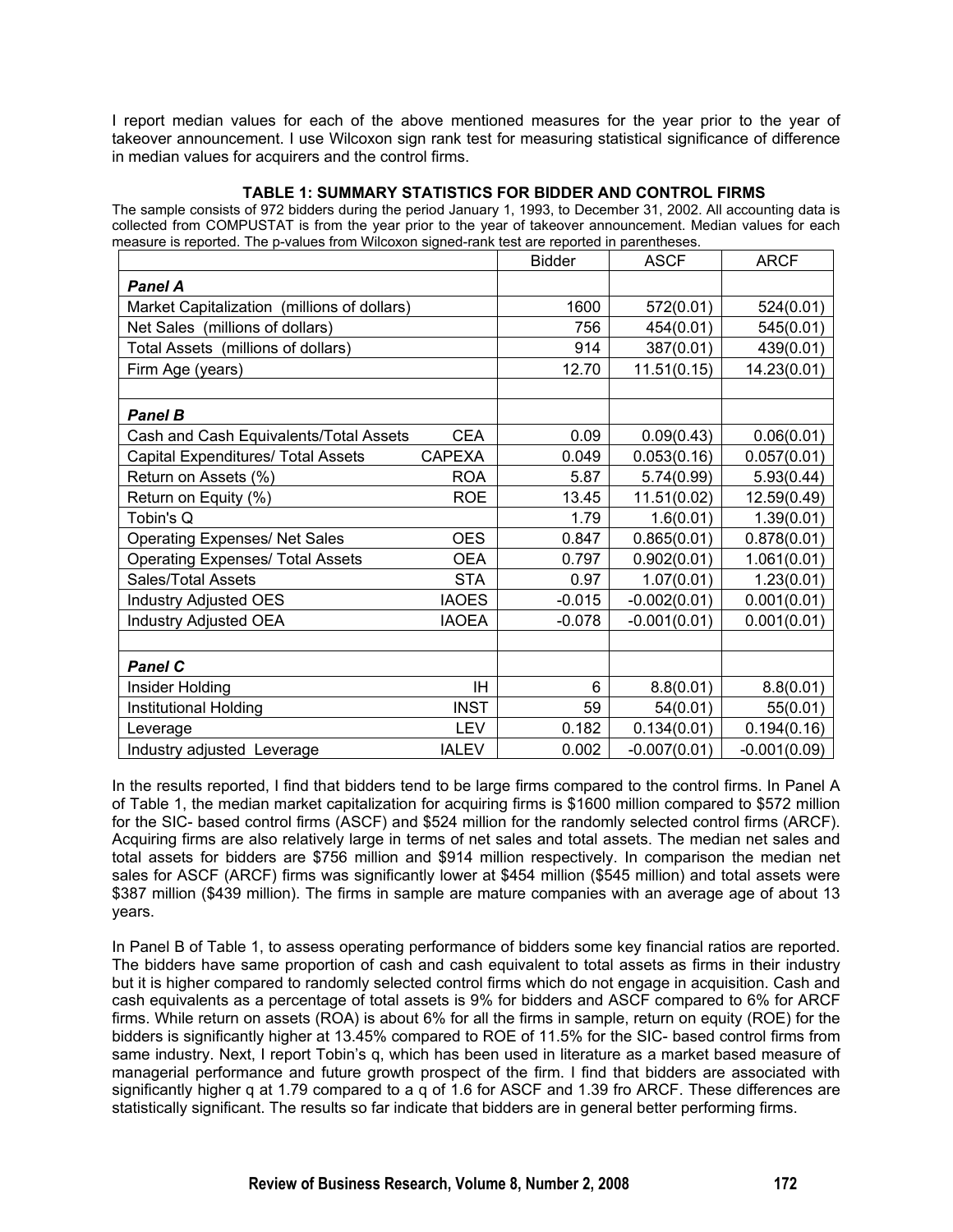Next, I look at key measures of operating performance which are used later for in-depth analysis. I report operating expenses both as a percentage of net sales and of total assets for all firm categories. Bidders have lower median operating expenses as a percentage of sales of 84.7% as compared to 86.5% for the ASCFs and 87.8% for the ARCFs. The acquiring firms also have lower median operating expenses as a percentage of total assets of 79.7 as compared to 90% for the ASCFs and 106% for the ARCFs. However, bidders have lower asset turnover ratio (STA) compared to control firms. To complement this analysis, I have also reported industry-adjusted values for these operating expense measures (IAOEA and IAOES). Again, bidders have significantly lower industry-adjusted operating expense percentages than the control firms. These preliminary results again indicate that bidders are efficiently managed firms with superior operating performance compared to their peers.

Next, I compare the governance characteristics of bidders with control firms. Bidders are characterized by lower insider holdings when compared to control firms. The median insider holding for bidder is only 6% while it is about 9% for control firms. Bidders have higher institutional holdings of 59% compared to about 54% for control firms. These differences are statistically significant. I also found that acquiring firms on average use higher leverage (higher external monitoring by debt holders) compared to their industry peers. The median leverage for bidders is 18.2% compared to median leverage of 13.4% for the firms in same industry. Similarly industry adjusted leverage for the bidders is higher than that for control firms. These results on governance characteristics suggest that bidders have higher external monitoring from institutions and debt holders and the managers are not entrenched. The higher external monitoring possibly results in better operating performance reported earlier.

#### **5. BIDDER OPERATING PERFORMANCE**

In this section, I examine whether the bidders with potentially higher agency costs are associated with poor operating performance. If the interests of managers and shareholders are not properly aligned, managers might resort to unprofitable takeovers. If these takeovers are a manifestation of self-serving attempts by the acquirer managements, then such bidders are also likely to have high agency costs. Therefore, I expect bidders with few investment opportunities, excess funds coupled with lower IH (or very high IH), and external monitoring to have poor operating performance (higher OEA). I use following regression specifications:

OEA =  $a_0$  +  $a_1$  LNSales +  $a_2$ Leverage +  $a_3$ Firm age +  $a_4$  Cash and equivalent/total assets (CEA)+  $a_5$ Capital expenditure/Total Assets (CAPEXA) +  $a_6$  Low q +  $a_7$  Year dummies +  $a_8$  Industry dummies + b<sub>1</sub>Insider Holding (IH) <5% + b<sub>2</sub>IH>25% + b<sub>3</sub> LINST + b<sub>4</sub> B + b<sub>5</sub> B<sup>\*</sup> IH5 + b<sub>6</sub> B<sup>\*</sup> IH25 + b<sub>7</sub> B<sup>\*</sup> LINST + error,

where  $B = 1$  for bidders and 0 for control firms. IH = Insider holdings calculated as the total number of shares held in aggregate by all officers and directors divided by the number of shares outstanding as reported in the proxy statement in the year prior to the acquisition. IH5 is an indicator variable which is equal to 1 if the percentage of insider holdings is less than 5%, and IH25 is an indicator variable which is equal to 1 if the percentage of insider holdings is greater than 25%. LINST is an indicator variable which is equal to 1 if the percentage of institutional holdings is at or below the median at the year-end prior to the bid announcement.

The focus is not on OEA in general, but on that part of the OEA which stems from agency problems. I introduced dummies B, IH5, IH25 and LINST in the first regression. In subsequent regressions, I interacted bidder dummy B with other dummy variables representing agency variables IH5, IH25 and LINST. Therefore, the coefficients of primary interest are  $b_4$  to  $b_7$ . I hypothesize that bidder with low (indicating misalignment of managerial preferences) or very high insider holdings (indicating entrenched managers) and low external monitoring by debt holders would have higher operating expenses. Therefore, I expect a positive sign on coefficients  $b_4$  to  $b_7$ .

Entries in the second-to-last row of Table 2 indicate that these regressions explain 22% of the crosssectional variations in operating expenses as a percentage of total assets and 5% of the variations in industry-adjusted operating expenses as a percentage of total assets, using adjusted R-squares. The last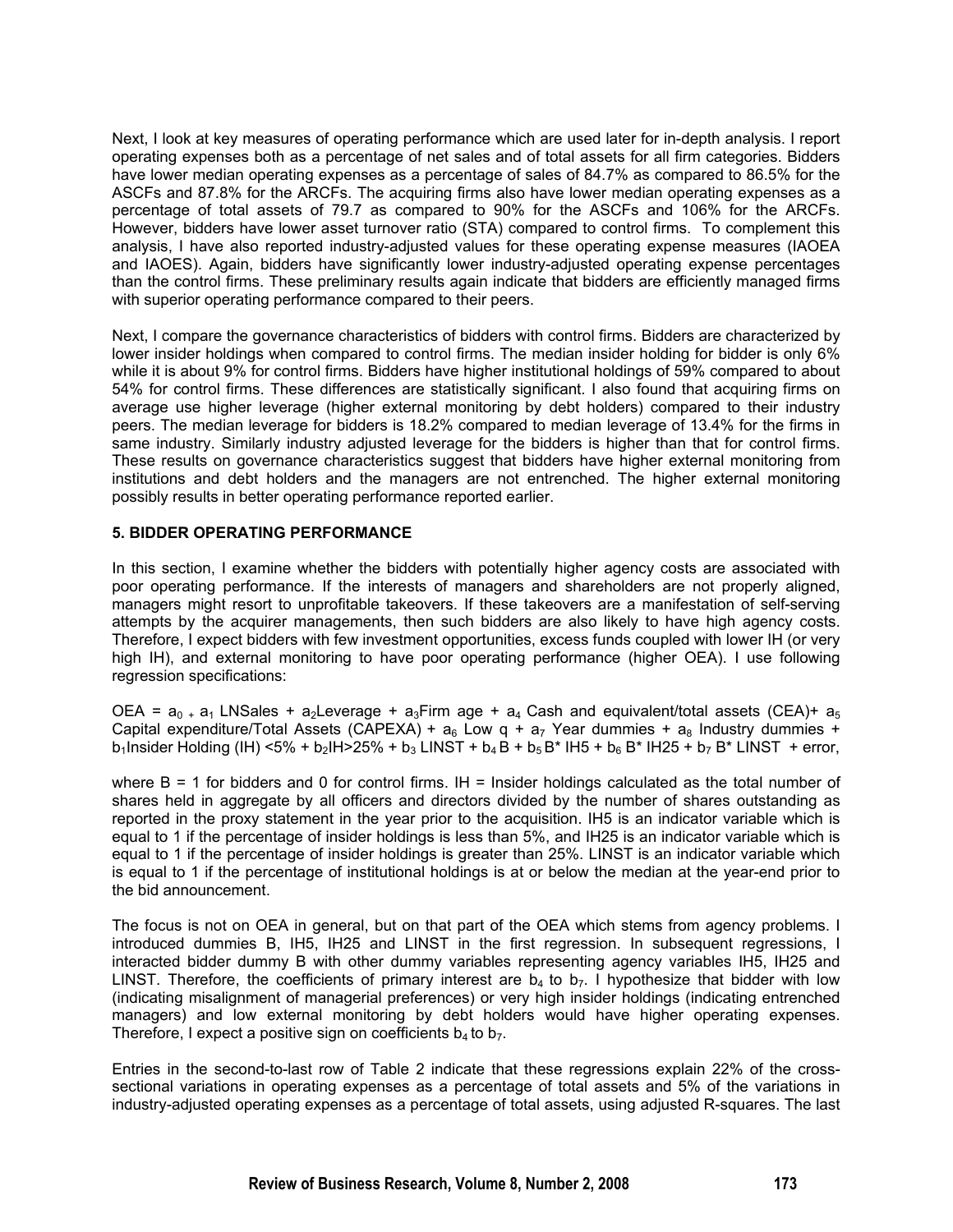row shows the total number of bidder firms and their controls for which data was available. Insider holding data was available for 972 bidders. For each bidder, I selected two control firms; therefore, the total number of firms in each regression was 2916 (972  $\times$  3).

#### **TABLE 2: BIDDER OPERATING PERFORMANCE AND GOVERNANCE CHARACTERISTICS**

In this table, I have reported results from the regression model where the dependent variables are operating expenses scaled by total assets (OEA) and industry-adjusted operating expenses scaled by total assets (IAOEA). Industry and year dummies are included in all the regressions (not reported separately below).Significance is based on the White-adjusted standard errors. P-values are reported next to the coefficients in parentheses.

|                    | <b>OEA</b>     |                |                | <b>IAOEA</b>   |
|--------------------|----------------|----------------|----------------|----------------|
|                    | Model 1        | Model 2        | Model 3        | Model 4        |
| Intercept          | 1.282(0.01)    | 1.334(0.01)    | 0.422(0.01)    | 0.492(0.01)    |
| <b>LNSALES</b>     | 0.091(0.01)    | 0.068(0.01)    | 0.072(0.01)    | 0.049(0.01)    |
| <b>LEVERAGE</b>    | 0.002(0.01)    | 0.002(0.01)    | 0.002(0.22)    | 0.002(0.25)    |
| <b>LNAGE</b>       | $-0.015(0.44)$ | $-0.009(0.63)$ | $-0.011(0.59)$ | $-0.008(0.66)$ |
| <b>CEA</b>         | $-0.443(0.01)$ | $-0.465(0.01)$ | $-0.411(0.01)$ | $-0.437(0.01)$ |
| <b>CAPEXA</b>      | $-0.022(0.93)$ | 0.064(0.82)    | 0.122(0.65)    | 0.201(0.45)    |
| LOW <sub>Q</sub>   | 0.074(0.02)    | 0.083(0.01)    | 0.017(0.55)    | 0.026(0.46)    |
| IH <sub>5</sub>    | $-0.175(0.01)$ |                | $-0.162(0.01)$ |                |
| <b>IH25</b>        | 0.006(0.89)    |                | 0.014(0.76)    |                |
| <b>LINST</b>       | 0.122(0.01)    |                | 0.111(0.01)    |                |
| B                  | $-0.195(0.01)$ |                | $-0.176(0.01)$ |                |
| $B*IH5$            |                | $-0.31(0.01)$  |                | $-0.263(0.01)$ |
| <b>B*IH25</b>      |                | $-0.012(0.86)$ |                | $-0.039(0.58)$ |
| <b>B*LINST</b>     |                | 0.037(0.42)    |                | 0.038(0.44)    |
| <b>Adjusted R2</b> | 0.22           | 0.22           | 0.05           | 0.05           |
| N                  | 2916           | 2916           | 2916           | 2916           |

The coefficient estimates for the log of sales is positive and significant. The coefficients indicate that the higher the sales, the higher is operating expense which is expected. I notice that firms with higher leverage have higher operating expenses, although the coefficient is not significant. I also note that in general firms with higher cash levels as indicated by CEA tend to have lower operating expenses. This might indicate firms with better operating performance that are generating positive cash flows. The results suggest that in general firms with insider holdings of less than 5% have significantly lower operating expenses. Results also indicate that operating expenses are higher for firms with lower institutional holdings (and, consequently, low levels of external monitoring).

In Model 1, I tested whether bidders have higher operating expenses relative to control firms. Consistent with univariate analysis, I found that bidders, in general, are characterized by lower operating expenses. The coefficient of -0.195 on the dummy variable B in this regression (significant at the 1% level) implies that the OEA is significantly lower for the bidders than that for the control sample. In Model 2, I tested whether the bidders with very low or high insider ownership and low institutional holdings have higher operating expenses. The results indicate that contrary to our hypothesis bidders with lower levels of insider holdings (indicating agency conflict) have lower operating expenses. In Models 3 and 4, I did a similar analysis using industry-adjusted operating expenses as a dependent variable. The results are similar, again indicating bidders in general and, especially, bidders with low insider holdings have lower operating expenses. Overall, the results from Table II suggest that bidders in general irrespective of their governance characteristics have superior operating performance compared to control firms.

#### **6. BIDDERS ABNORMAL RETURNS**

If a takeover bid is seen as driven by hubris or agency conflict, shareholders of such bidding firms should experience negative announcement period abnormal returns. In this section, I investigate if bidders with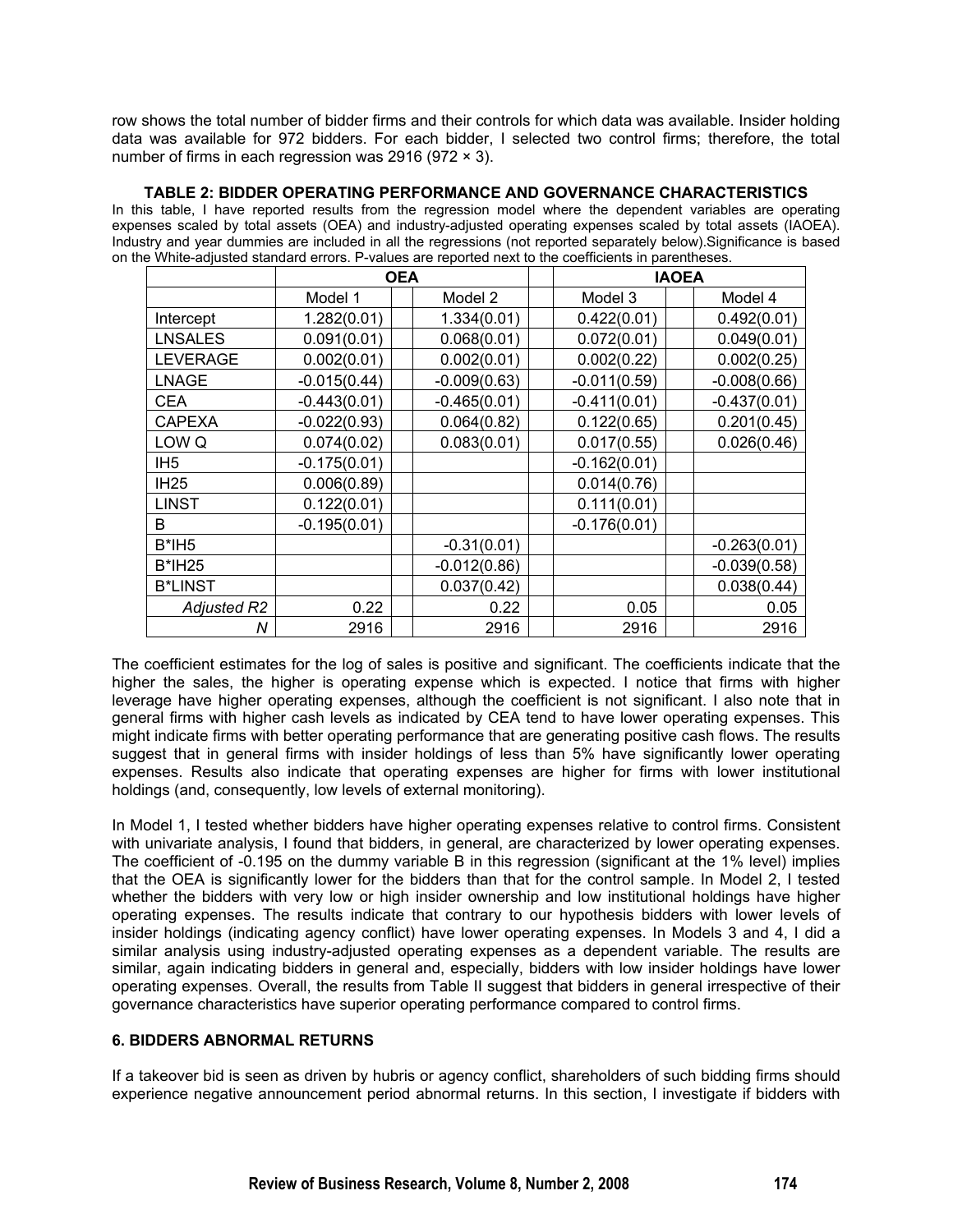higher operating expenses and low or very high insider holdings (IH5 and IH25), low external monitoring by institutional shareholders and debt holders experience more negative announcement period abnormal returns. I present descriptive statistics for the announcement period cumulative abnormal returns (hereafter CAR) in Table 3, for the entire bidder sample and for several sub-samples.

#### **TABLE 3: UNIVARIATE ANALYSIS AND BIDDER ABNORMAL RETURNS**

The market model parameters were estimated for bidders over a 250-day period, ending 30 trading days before their initial takeover announcements. The value-weighted CRSP index was used as a proxy for the market. Abnormal returns (CAR(-5,1)) were accumulated from five days before each initial announcement until the day after each initial announcement. To test the null hypothesis that the mean announcement period CARs were equal to zero for the entire sample and all sub-samples, I used the standardized abnormal return test, called Z statistic, consistent with Patell (1976). In addition, to allow for a possible increase in volatility within the event window, I have reported the standardized cross-sectional test introduced by Boehmer, Musumeci and Poulsen (1991), denoted as *SCS Z*. Finally, to complement the above two parametric tests, I have also reported the generalized sign Z ("GEN SIGN Z"), which tests the hypothesis that the fraction of positive returns is the same during the event window and the estimation period. The \$,\*, \*\*, and \*\*\* denote statistical significance at the 10%, 5%, 1% and 0.1% levels, respectively, using a 1tail test.

|                   | N   | <b>MCAR</b> | Pos/Neg | z           | <b>SCSZ</b> | <b>GEN SIGN Z</b> |
|-------------------|-----|-------------|---------|-------------|-------------|-------------------|
| All Bidders       | 950 | $-1.53%$    | 391:559 | $-5.889***$ | $-4.79***$  | $-3.209***$       |
|                   |     |             |         |             |             |                   |
|                   |     |             |         |             |             |                   |
| IH <sub>5</sub>   | 444 | $-1.57\%$   | 192:252 | $-4.875***$ | $-4.120***$ | $-1.891*$         |
| <b>IH25</b>       | 182 | $-0.48%$    | 82:100  | 0.056       | 0.043       | $-0.26$           |
| Other             | 324 | $-2.07\%$   | 118:206 | $-4.372***$ | $-3.579***$ | $-3.076**$        |
|                   |     |             |         |             |             |                   |
| Low IAOEA         | 475 | $-2.11%$    | 185:290 | $-5.382***$ | $-4.253***$ | $-3.677***$       |
| High IAOEA        | 475 | $-0.93%$    | 215:262 | $-2.76**$   | $-2.323*$   | $-0.872$          |
|                   |     |             |         |             |             |                   |
| Low IAOES         | 475 | $-1.73%$    | 186:289 | $-5.117***$ | $-4.086***$ | $-3.612***$       |
| <b>High IAOES</b> | 475 | $-1.31%$    | 212:263 | $-3.021**$  | $-2.514**$  | $-0.93$           |
|                   |     |             |         |             |             |                   |
| Low IALEV         | 471 | $-1.67%$    | 196:275 | $-4.538***$ | $-3.924***$ | $-2.355**$        |
| <b>High IALEV</b> | 479 | -1.37%      | 202:277 | $-3.602***$ | $-2.779**$  | $-2.188*$         |
|                   |     |             |         |             |             |                   |

The first column in Table 3 describes sub-sample characteristics, the second column gives the number of firms in each sub-sample and the third column reports mean cumulative abnormal returns CAR(-5, 1). The fourth column indicates number of firms having positive and negative CAR respectively during the period and in the last three columns I report statistics from the test of null hypothesis that the mean announcement period CARs are equal to zero. Out of 972 bidders, 22 firms do not have sufficient data during the estimation period for computing CARs. Consistent with previous research, announcement period abnormal returns are negative and significant for the entire sample and all sub-samples. The mean cumulative abnormal return for the entire sample is -1.53%, which is highly significant at the 1% level. First, I construct three sub-samples based on the level of insider holdings (IH) in the bidder firms. Consistent with my expectations, bidders with IH less than 5% experience more negative mean announcement period abnormal returns of -1.57% compared to -0.48% for firms with insider holdings between 5% and 25%. My primary focus is on operating performance. Therefore, I construct sub-samples based on industry adjusted operating expenses scaled by total assets (IAOEA) and industry adjusted operating expenses by net sales (IAOES). Firms are assigned to sub-samples depending on whether IAOEA/IAOES is above or below the median IAOEA/IAOES. Bidder firms with lower IAOEA experience more negative abnormal returns of -2.11% compared to -0.93% for bidders with higher IAOEA. The results are similar for sub-samples based on IAOES. Bidders with lower IAOES experience more negative abnormal returns of -1.73% compared to returns of -1.31% for bidders with higher IAOES. This suggest market perceive takeovers by better performing firms (lower operating expenses) as waste of resources. Finally, sub-samples based on industry adjusted leverage (IALEV) suggest that bidders with lower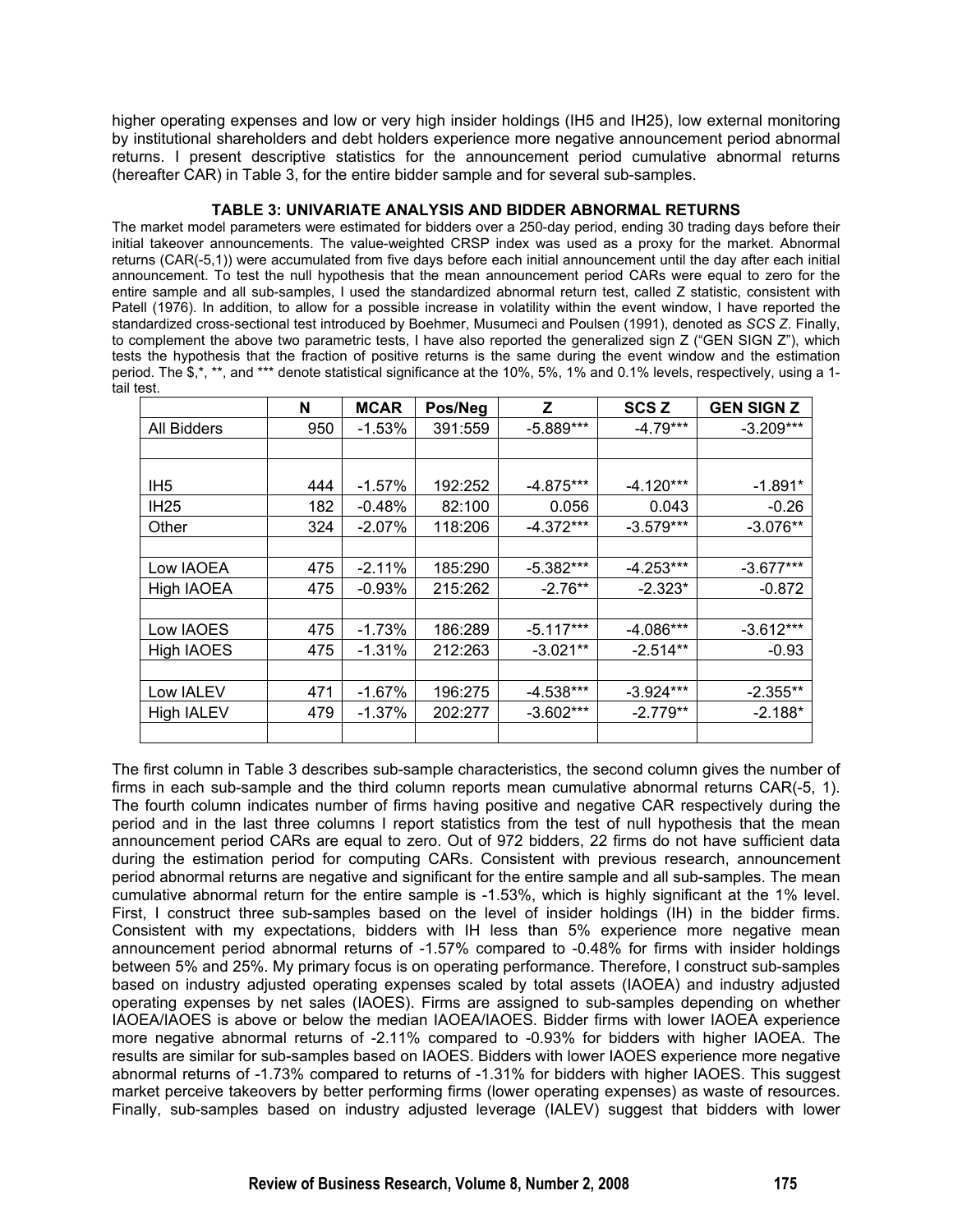industry adjusted leverage (lower outside monitoring) experience more negative announcement period abnormal returns as compared to bidders with higher industry adjusted leverage. Altogether, the results presented in Table III suggest that investors are skeptical about takeover attempts by the managers of acquiring firms, particularly by firms with lower external monitoring and good operating performance.

To control for effects of deal characteristics on announcement period abnormal returns and based on existing empirical research, I use following regression specifications to investigate if the bidder firms with higher OEA coupled with lower or higher insider holdings IH and low monitoring by debt holders experience more negative announcement period abnormal returns. The results are reported in Table 4.

CAR =  $a_0$  +  $a_1$  HOSTILE +  $a_2$  MULTIB +  $a_3$  TENDER +  $a_4$  ALLCASH +  $a_5$  LNRELSIZE +  $a_6$  Leverage +  $a_7$ LOWTQ +  $a_8$  HIGHAQ +  $a_9$  Year dummies +  $a_{10}$  Industry dummies +  $b_1$  OEA +  $b_2$  CEA +  $b_3$  CAPEXA +  $b_4$  $I$ H5 +  $b_5$  IH25 +  $b_6$  LINST + error

#### **TABLE 4: MULTIVARIATE ANALYSIS OF BIDDER ABNORMAL RETURNS**

A regression model was used to explain the cumulative abnormal returns for bidders over the trading days (-5, 1) surrounding the date of the takeover announcements. Cumulative abnormal returns (CARs) were measured using the market model. HOSTILE, MULTIB and TENDER are dummy variables equal to 1 for takeovers identified as hostile, having multiple bidders or tender offers, respectively, by SDC. ALLCASH is a dummy variable equal to 1 for transactions where cash is the only consideration paid and is equal to zero otherwise. LNRELSIZE is natural logarithm of relative size. Relative size is the ratio of target-to-acquirer market capitalization (measured three months before the acquisition announcement). LOWTQ is a dummy variable equal to 1 if Tobin's q for the target firms was less than 1. HIGHAQ is a dummy variable equal to 1 if Tobin's q for the acquiring firms was more than 1. CEA is the cash and cash equivalents to total assets ratio. CAPEXA is the capital expenditures to total assets ratio. Industry and year dummies are included in all the regressions (not reported separately below). Significance is based on Whiteadjusted standard errors. P-values are reported next to the coefficients in parentheses.

|                  | CAR            |  |                |  |  |
|------------------|----------------|--|----------------|--|--|
|                  | Model 1        |  | Model 2        |  |  |
| Intercept        | $-0.055(0.09)$ |  | $-0.065(0.05)$ |  |  |
| <b>HOSTILE</b>   | $-0.003(0.87)$ |  | $-0.003(0.91)$ |  |  |
| <b>MULTIB</b>    | $-0.016(0.16)$ |  | 0.015(0.38)    |  |  |
| TENDER           | 0.016(0.11)    |  | 0.016(0.14)    |  |  |
| <b>ALLCASH</b>   | 0.018(0.03)    |  | 0.018(0.08)    |  |  |
| <b>NRELSIZE</b>  | $-0.002(0.44)$ |  | $-0.002(0.46)$ |  |  |
| Leverage         | 0.025(0.25)    |  | $-0.026(0.19)$ |  |  |
| LOWTQ            | 0.008(0.26)    |  | 0.008(0.35)    |  |  |
| <b>HIGHAQ</b>    | $-0.017(0.09)$ |  | $-0.016(0.12)$ |  |  |
| OEA              | 0.001(0.97)    |  |                |  |  |
| <b>CEA</b>       |                |  | $-0006(0.78)$  |  |  |
| CAPEXA           |                |  | $-0.009(0.89)$ |  |  |
| IH <sub>5</sub>  |                |  | 0.012(0.17)    |  |  |
| IH <sub>25</sub> |                |  | 0.015(0.18)    |  |  |
| <b>LINST</b>     |                |  | 0.009(0.27)    |  |  |
| Adjusted $R^2$   | 0.04           |  | 0.04           |  |  |
| Ν                | 874            |  | 874            |  |  |

The dependent variable is the cumulative abnormal returns (CAR (-5, 1)). I expect that bidder with higher IAOEA and IAOES, low or high insider holdings (IH), and low external monitoring by debt holders and institutional shareholders would experience higher announcement period abnormal returns. Table IV presents the results of the regression analysis. Entries in the second-to-last row indicate that these regressions explain 4% of the cross-sectional variations in cumulative abnormal returns using adjusted Rsquares. The last row shows the number of bidder firms for which data was available. None of the test variables are significant. As evident from the negative and statistically significant value of the intercept,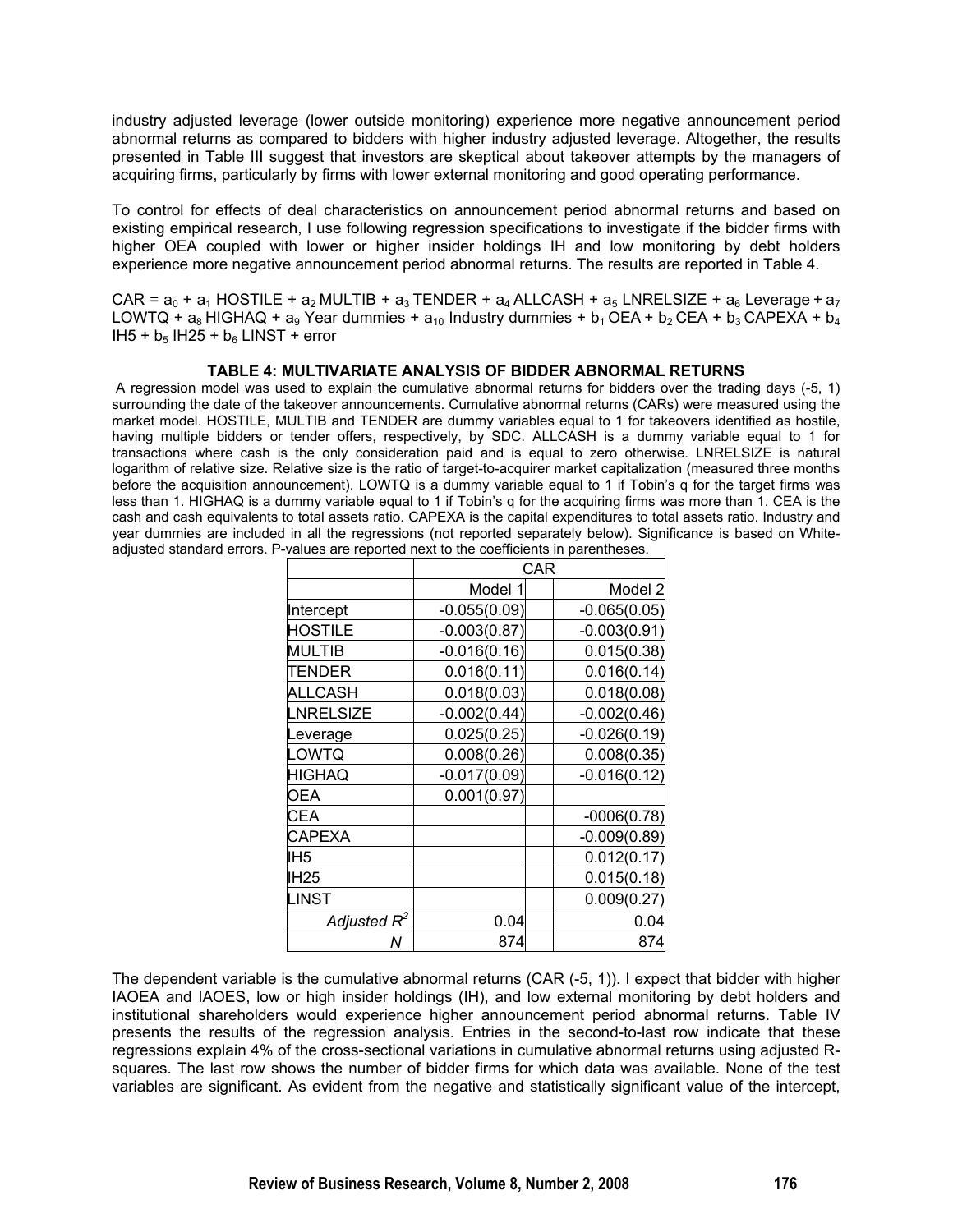most of the acquiring firms experience negative announcement period abnormal returns, irrespective of deal specific characteristics or governance characteristics of the bidding firm.

#### **7. CONCLUSION**

Using a sample of mergers and tender offers made by U.S. firms during the period from 1993 to 2002, I examined the pre-acquisition operating performance and governance characteristics of the bidders. In the sample, I found that bidders in general are large firms compared to their industry peers. I also find that bidders have low insider ownership. Bidders are characterized by high institutional holding and high leverage, indicating higher outside monitoring of the managers. Bidders report superior operating performance as indicated by higher return on equity and lower operating expenses. Consistent with existing research, I found that the takeover announcement period abnormal returns are negative for bidders irrespective of their operating performance and governance characteristics.

#### **REFERENCES:**

- Datta, Sudip, Iskandar-Datta, M., and Raman, Kartik. Executive compensation and corporate acquisition decisions. *Journal of Finance* 56, (2001), 2299-2336.
- Harford, Jarrad, 1999, Corporate cash reserves and acquisitions. *Journal of Finance* 54, 1969-1997.
- Healy, P. M., Palepu, K. G., Ruback, R. S., 1992. Does corporate performance improve after mergers? *Journal of Financial Economics* 31, 135-176.
- Hubbard, Glenn R., and Darius Palia, 1995. "Benefits of Control, Managerial Ownership, and the Stock Returns of Acquiring Firms," RAND Journal of Economics, vol. 26(4), 782-793.
- Jensen, Michael C., 1976, Agency costs and free cash flow, corporate finance and takeovers. *American Economic Review* 76, 659-665.
- Jensen, Michael C. and William H. Meckling, 1976, Theory of the firm: Managerial behavior, agency costs and ownership structure. *Journal of Financial Economics* 3, 305-360.
- Lang, L. H.P., R. M. Stulz and R. A. Walkling, 1991, A test of free cash flow hypothesis: The case of bidder returns. *Journal of Financial Economics* 29, 315-335.
- Mitchell, M. L., and K. Lehn, 1990, Do bad bidders make good targets? *Journal of Political Economy* 98, 372-398.
- Moeller, Sara B., Frederik P. Schlingemann, and Rene M. Stulz, 2004, Firm size and the gains from acquisitions, *Journal of Financial Economics* 73, 201-228.
- Morck, R., A. Shleifer and R. W. Vishny, 1989, Alternative mechanisms for corporate control. *American Economic Review* 79, 842-852.
- Roll, R., 1986, The hubris hypothesis of takeovers. Journal of Business 59, 197-216.
- Servaes, H., 1991, Tobin's q and the gains from takeovers. *Journal of Finance* 46, 409-419.
- Williamson, Oliver E., 1963, Managerial discretion and business behavior. *The American Economic Review* 53, 1032-1057.

#### **AUTHOR PROFILE:**

**Dr. Rupendra Paliwal** earned his Ph.D. at University of Connecticut, in 2005. Currently he is assistant professor of finance at John F. Welch College of Business at Sacred Heart University, Fairfield.